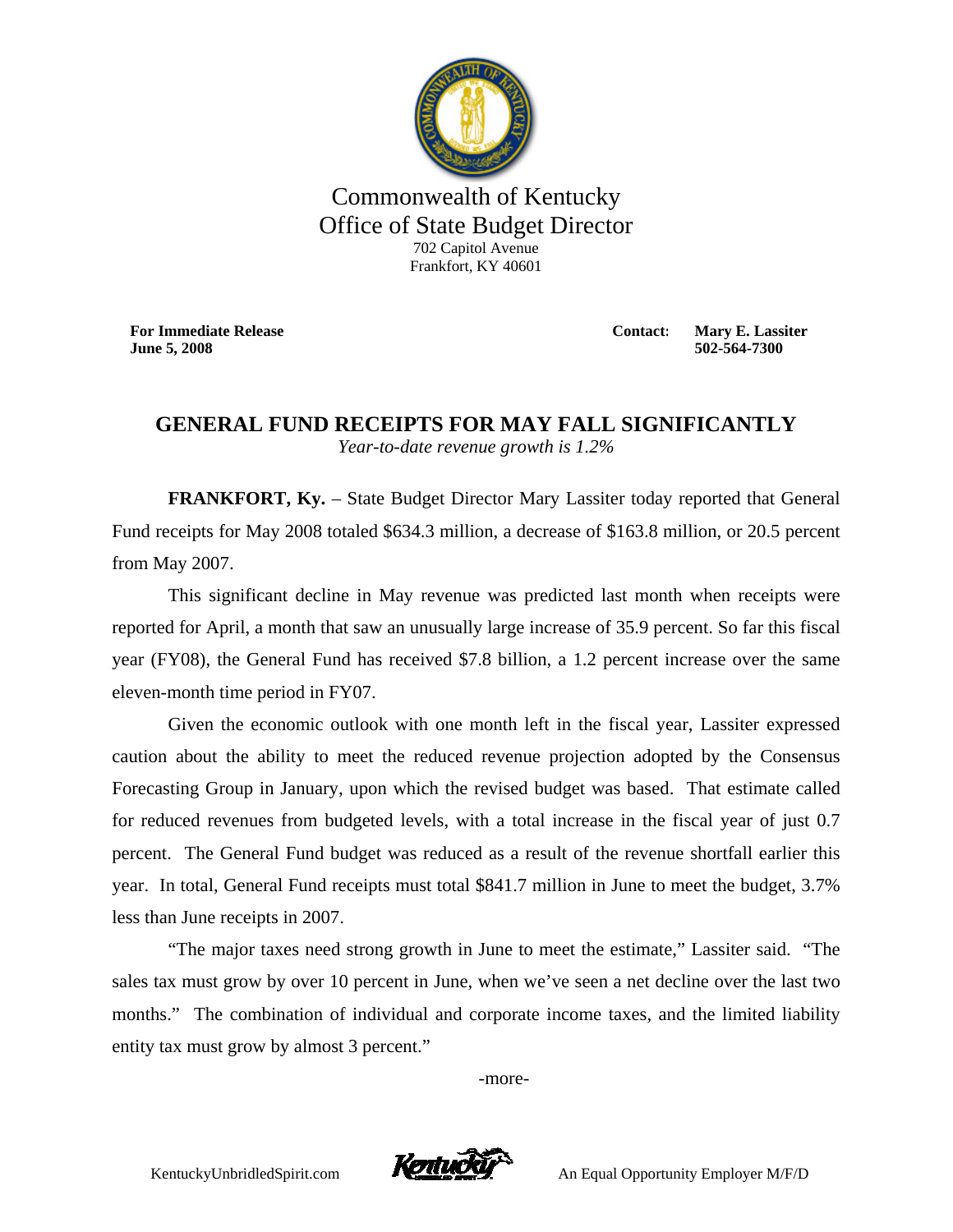The following is a summary of receipts among the major accounts in May:

- The sales and use tax fell 12.0 percent.
- Individual income tax receipts fell by 22.6 percent over last May due to timing differences in processing receipts.
- The corporation income tax was also affected by the timing change and refunds. Receipts were negative \$2.5 million compared to \$64 million one year earlier.
- Cigarette taxes declined by 6.6 percent.
- Coal severance taxes declined 9.9 percent.
- Property taxes rose 153.9 percent as a result of timing shifts compared to last year.
- Lottery revenues were up by 3.3 percent.

Road Fund revenues declined by 3.7 percent compared to May 2007. Collections last month totaled \$110.6 million, bringing the year-to-date total to \$1.16 billion. Road Fund revenues in FY08 have increased 3.9 percent compared to the same time period in FY07, yet need to grow by 4.6 percent to meet budgeted levels. Based on revised consensus revenue estimates of \$1.28 billion in Road Fund revenues for the current fiscal year, receipts must grow 11.9 percent in the final month to meet that estimate. Lassiter reiterated the testimony of the Transportation Cabinet earlier in the week: "We are seeing a continued decline in motor fuels consumption resulting from the significantly higher prices at the pump. Through March of this year, we have collected tax on 65 million fewer gallons than last year."

Among the major accounts in the Road Fund, motor fuels taxes were up 1.1 percent. Motor vehicle usage taxes fell 12.9 percent. License and privilege taxes fell 14.7 percent, and nontax receipts grew 10.6 percent primarily due to investment income.

-30-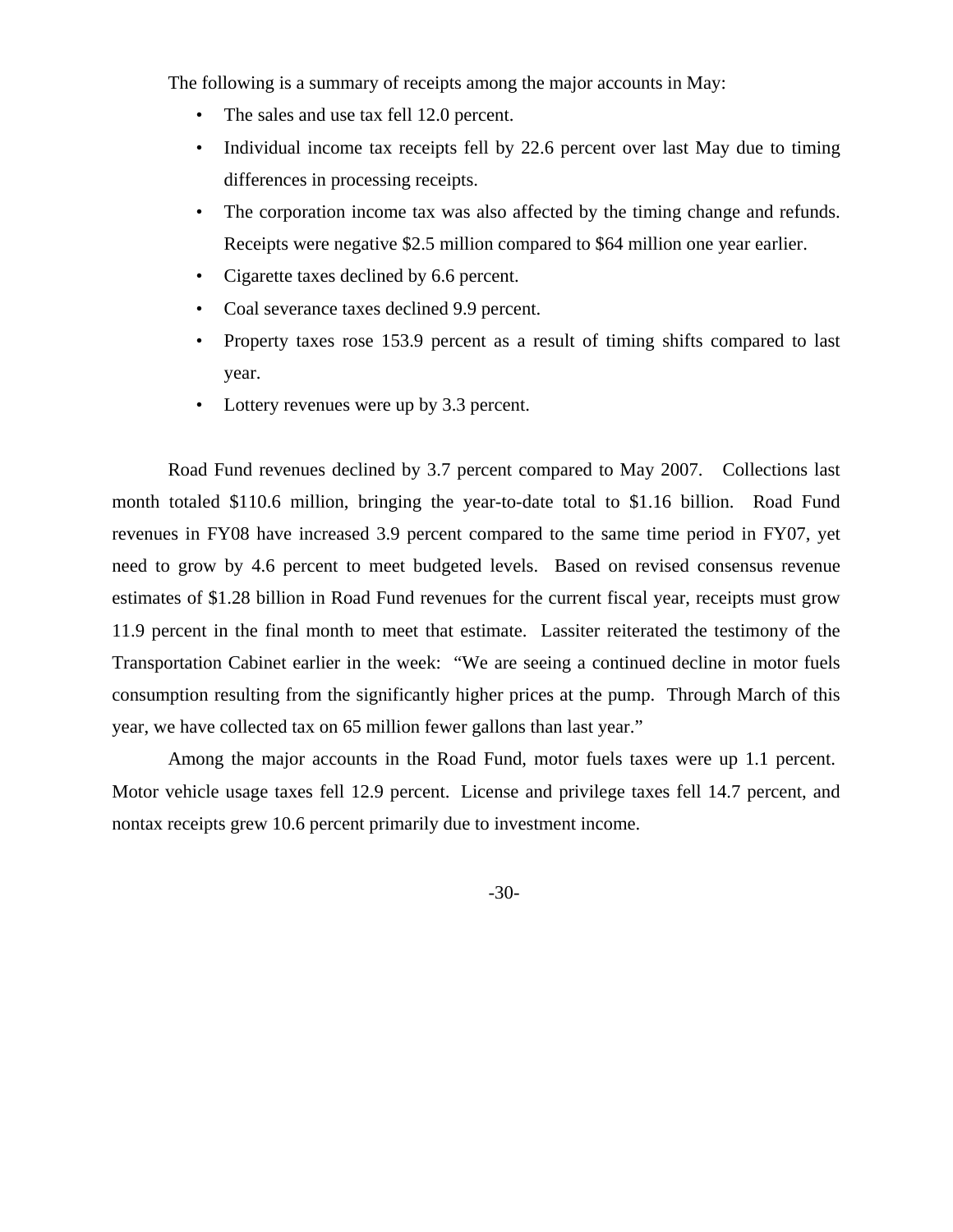## **KENTUCKY STATE GOVERNMENT REVENUE 1. GENERAL FUND REVENUE**

|                                                  |                                | <b>MAY</b>                     |                          | <b>JULY THROUGH MAY</b>            |                                    |                |
|--------------------------------------------------|--------------------------------|--------------------------------|--------------------------|------------------------------------|------------------------------------|----------------|
|                                                  | 2008                           | 2007                           | % Change                 | FY 2008                            | FY 2007                            | % Change       |
| <b>TOTAL GENERAL FUND</b><br><b>Tax Receipts</b> | \$634,310,716<br>\$610,316,749 | \$798,165,539<br>\$784,678,403 | $-20.5%$<br>$-22.2%$     | \$7,791,378,716<br>\$7,516,284,593 | \$7,699,735,037<br>\$7,445,231,006 | 1.2%<br>1.0%   |
| Sales and Gross Receipts                         | \$293,801,229                  | \$333,500,441                  | $-11.9%$                 | \$3,060,622,199                    | \$2,993,429,454                    | 2.2%           |
| <b>Beer Consumption</b>                          | 563,314                        | 816,295                        | $-31.0%$                 | 5,931,275                          | 5,713,986                          | 3.8%           |
| Beer Wholesale                                   | 4.326.660                      | 6,069,279                      | $-28.7%$                 | 44,898,769                         | 41,740,936                         | 7.6%           |
| Cigarette                                        | 13,715,003                     | 14,676,562                     | $-6.6%$                  | 155,958,194                        | 152,655,055                        | 2.2%           |
| <b>Distilled Spirits Case Sales</b>              | 9,718                          | 11,663                         | $-16.7%$                 | 95,911                             | 90,853                             | 5.6%           |
| <b>Distilled Spirits Consumption</b>             | 972,665                        | 1,215,077                      | $-20.0\%$                | 9,560,408                          | 9,277,248                          | 3.1%           |
| <b>Distilled Spirits Wholesale</b>               | 2,541,159                      | 2,944,256                      | $-13.7%$                 | 24,513,842                         | 23,113,893                         | 6.1%           |
| Insurance Premium                                | 24,710,929                     | 27,671,765                     | $-10.7%$                 | 113,684,547                        | 113,633,307                        | 0.0%           |
| Pari-Mutuel                                      | 1,532,702                      | 1,992,941                      | $-23.1%$                 | 4,748,916                          | 4,878,564                          | $-2.7%$        |
| Race Track Admission                             | 28,690                         | 0                              | $\overline{a}$           | 209,765                            | 190,362                            | 10.2%          |
| Sales and Use                                    | 238,405,991                    | 270.914.158                    | $-12.0%$                 | 2,628,771,023                      | 2,574,605,283                      | 2.1%           |
| <b>Wine Consumption</b>                          | 205,899                        | 300,067                        | $-31.4%$                 | 2,167,981                          | 2,127,728                          | 1.9%           |
| Wine Wholesale                                   | 1,062,441                      | 1,464,760                      | $-27.5%$                 | 10,978,588                         | 10,379,667                         | 5.8%           |
| Telecommunications Tax                           | 4,998,935                      | 4,375,273                      | 14.3%                    | 50,987,411                         | 47,194,897                         | 8.0%           |
| <b>Other Tobacco Products</b>                    | 727,124                        | 1,048,344                      | $-30.6%$                 | 8,115,571                          | 7,827,676                          | 3.7%           |
| License and Privilege                            | \$28,010,272                   | \$32,216,271                   | $-13.1%$                 | \$416,617,660                      | \$326,686,568                      | 27.5%          |
| Alc. Bev. License Suspension                     | 34,000                         | 55,450                         | $-38.7%$                 | 766,310                            | 583,041                            | 31.4%          |
| Coal Severance                                   | 22,709,922                     | 25,193,411                     | $-9.9%$                  | 211,209,659                        | 202,835,542                        | 4.1%           |
| <b>Corporation License</b>                       | (856, 201)                     | 1,262,075                      | $\qquad \qquad - -$      | 1,997,610                          | 11,587,751                         | $-82.8%$       |
| Corporation Organization                         | 3,113                          | 7,484                          | $-58.4%$                 | 243,804                            | 95,951                             | 154.1%         |
| <b>Occupational Licenses</b>                     | 16,445                         | 38,895                         | $-57.7%$                 | 119,178                            | 153,154                            | $-22.2%$       |
| Oil Production                                   | 1,322,875                      | 898,459                        | 47.2%                    | 9,029,143                          | 5,637,857                          | 60.2%          |
| Race Track License                               | 40,000                         | 0                              | ---                      | 234,510                            | 283,675                            | $-17.3%$       |
| <b>Bank Franchise Tax</b>                        | 16,445                         | 20,246                         | $-18.8%$                 | 71,391,497                         | 63,696,891                         | 12.1%          |
| Driver License Fees                              | 48,214                         | 52,745                         | $-8.6%$                  | 552,479                            | 555,406                            | $-0.5%$        |
| <b>Minerals Severance</b>                        | 1,131,021                      | 1,603,284                      | $-29.5%$                 | 14,821,596                         | 13,489,396                         | 9.9%           |
| <b>Natural Gas Severance</b>                     | 2,395,674                      | 3,084,223                      | $-22.3%$                 | 28,021,140                         | 27,767,904                         | 0.9%           |
| <b>Limited Liability Entity</b>                  | 1,148,764                      | $\Omega$                       | $\overline{\phantom{a}}$ | 78,230,734                         | $\Omega$                           | $\overline{a}$ |
| Income                                           | \$259,118,197                  | \$401,816,259                  | $-35.5%$                 | \$3,459,555,707                    | \$3,566,201,967                    | $-3.0%$        |
| Corporation                                      | (2,478,360)                    | 63,981,947                     | $\overline{}$            | 331,676,054                        | 813,648,730                        | -59.2%         |
| Individual                                       | 261,596,557                    | 337,834,312                    | $-22.6%$                 | 3,127,879,653                      | 2,752,553,237                      | 13.6%          |
| Property                                         | \$22,900,121                   | \$9,018,867                    | 153.9%                   | \$498,620,974                      | \$487,380,724                      | 2.3%           |
| Building & Loan Association                      | 839,147                        | 795,252                        | 5.5%                     | 1,087,003                          | 1,270,777                          | $-14.5%$       |
| General - Real                                   | 2,635,007                      | 2,811,392                      | $-6.3%$                  | 235,325,940                        | 226,492,359                        | 3.9%           |
| General - Tangible                               | 17,185,301                     | 1,466,844                      | 1071.6%                  | 198,654,947                        | 184,921,451                        | 7.4%           |
| <b>Omitted &amp; Delinquent</b>                  | 2,211,761                      | 2,310,497                      | $-4.3%$                  | 26,931,812                         | 31,890,214                         | $-15.5%$       |
| <b>Public Service</b>                            | 27,443                         | 1,627,173                      | $-98.3%$                 | 35,571,991                         | 41,733,198                         | $-14.8%$       |
| Other                                            | 1,461                          | 7,709                          | -81.0%                   | 1,049,281                          | 1,072,725                          | $-2.2%$        |
| Inheritance                                      | \$3,522,656                    | \$5,207,302                    | $-32.4%$                 | \$47,353,494                       | \$39,617,042                       | 19.5%          |
| <b>Miscellaneous</b>                             | \$2,964,275                    | \$2,919,263                    | 1.5%                     | \$33,514,559                       | \$31,915,252                       | $5.0\%$        |
| <b>Legal Process</b>                             | 1,907,065                      | 2,000,622                      | $-4.7%$                  | 22,155,760                         | 22,728,039                         | $-2.5%$        |
| T. V. A. In Lieu Payments                        | 1,055,161                      | 918,640                        | 14.9%                    | 11,334,182                         | 9,118,686                          | 24.3%          |
| Other                                            | 2,049                          | 0                              | ---                      | 24,617                             | 68,527                             | -64.1%         |
| <b>Nontax Receipts</b>                           | \$21,928,023                   | \$16,752,759                   | 30.9%                    | \$269,037,718                      | \$245,552,150                      | 9.6%           |
| <b>Departmental Fees</b>                         | 2,978,248                      | 2,517,562                      | 18.3%                    | 28,286,537                         | 25,179,918                         | 12.3%          |
| <b>PSC Assessment Fee</b>                        | 1,607                          | (1,933)                        | $--$                     | 10,675,090                         | 12,295,954                         | $-13.2%$       |
| Fines & Forfeitures                              | 2,142,625                      | 2,167,157                      | $-1.1%$                  | 25,861,819                         | 24,340,158                         | 6.3%           |
| Interest on Investments                          | 95,890                         | 131,286                        | $-27.0%$                 | 1,307,747                          | 1,303,912                          | 0.3%           |
| Lottery                                          | 15,500,000                     | 15,000,000                     | 3.3%                     | 171,261,591                        | 168,125,113                        | 1.9%           |
| Sale of NO <sub>x</sub> Credits                  | 1,752,600                      | 89,000                         | 1869.2%                  | 11,329,450                         | 700,600                            | 1517.1%        |
| Miscellaneous                                    | (542, 946)                     | (3, 150, 313)                  | ---                      | 20,315,483                         | 13,606,495                         | 49.3%          |
| <b>Redeposit of State Funds</b>                  | \$2,065,944                    | (\$3,265,624)                  | ---                      | \$6,056,406                        | \$8,951,881                        | $-32.3%$       |